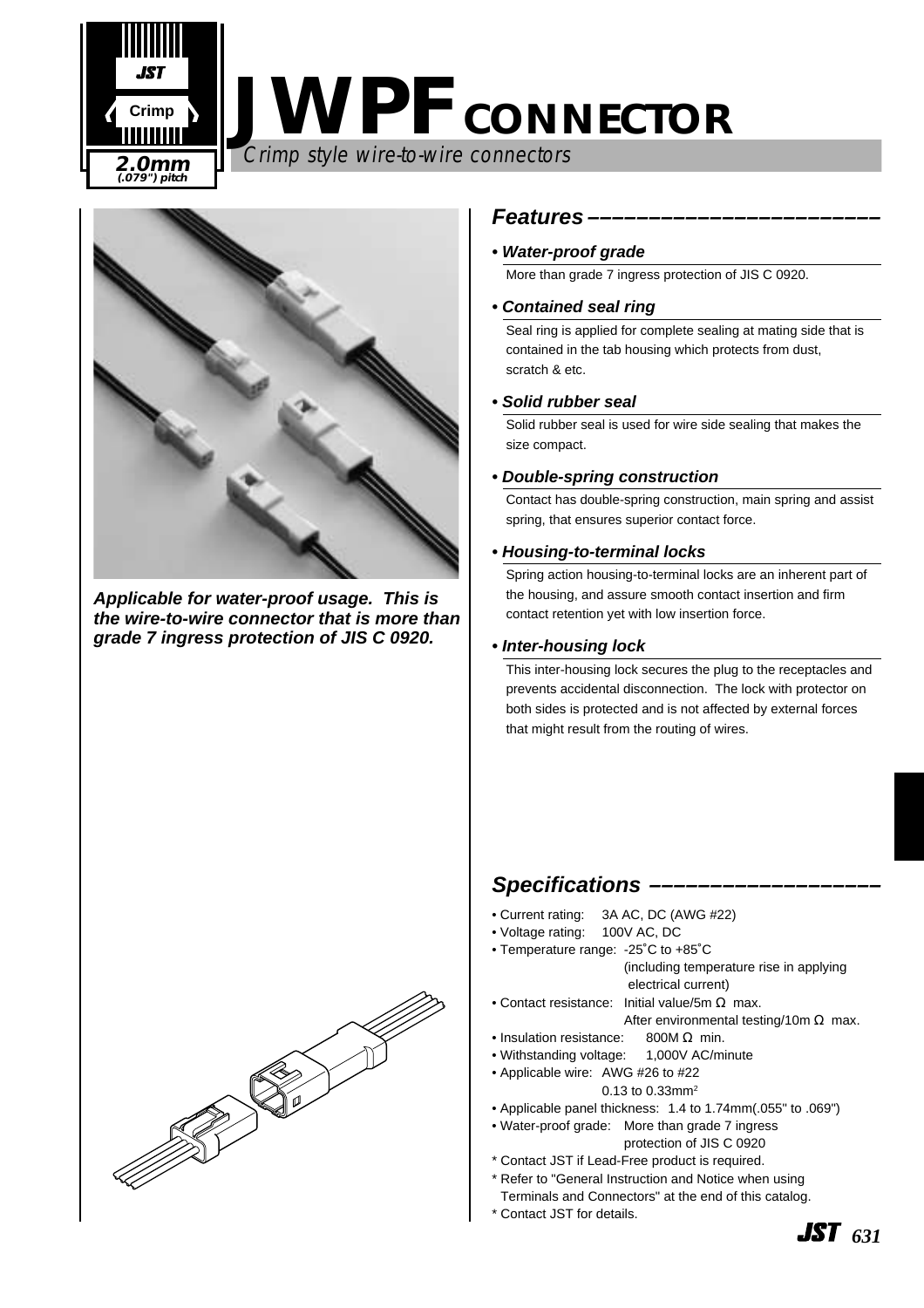### **JWPF CONNECTOR**

#### **Contact –––––––––––––––––––––––––––––––––––––––––––––––––––––––––––––––––**



| Tab contact                | Receptacle contact | mm <sup>2</sup> | AWG $#$  | Insulation O.D.mm(in.)    | $Q'$ ty / reel |  |  |  |
|----------------------------|--------------------|-----------------|----------|---------------------------|----------------|--|--|--|
| SWPT-001T-025              | SWPR-001T-P025     | 0.13 to 0.33    | 26 to 22 | 1.4 to 1.68(.055 to .066) | 8,200          |  |  |  |
|                            |                    |                 |          |                           |                |  |  |  |
| <b>Material and Finish</b> |                    |                 |          |                           |                |  |  |  |

Tab contact: Brass, tin-plated Receptacle contact: Copper alloty, tin-plated

#### Housing -



Note: 1. Receptacle housing comes with seal rubber plate.

2. Tab housing comes with seal rubber plate, seal ring and seal ring holder.